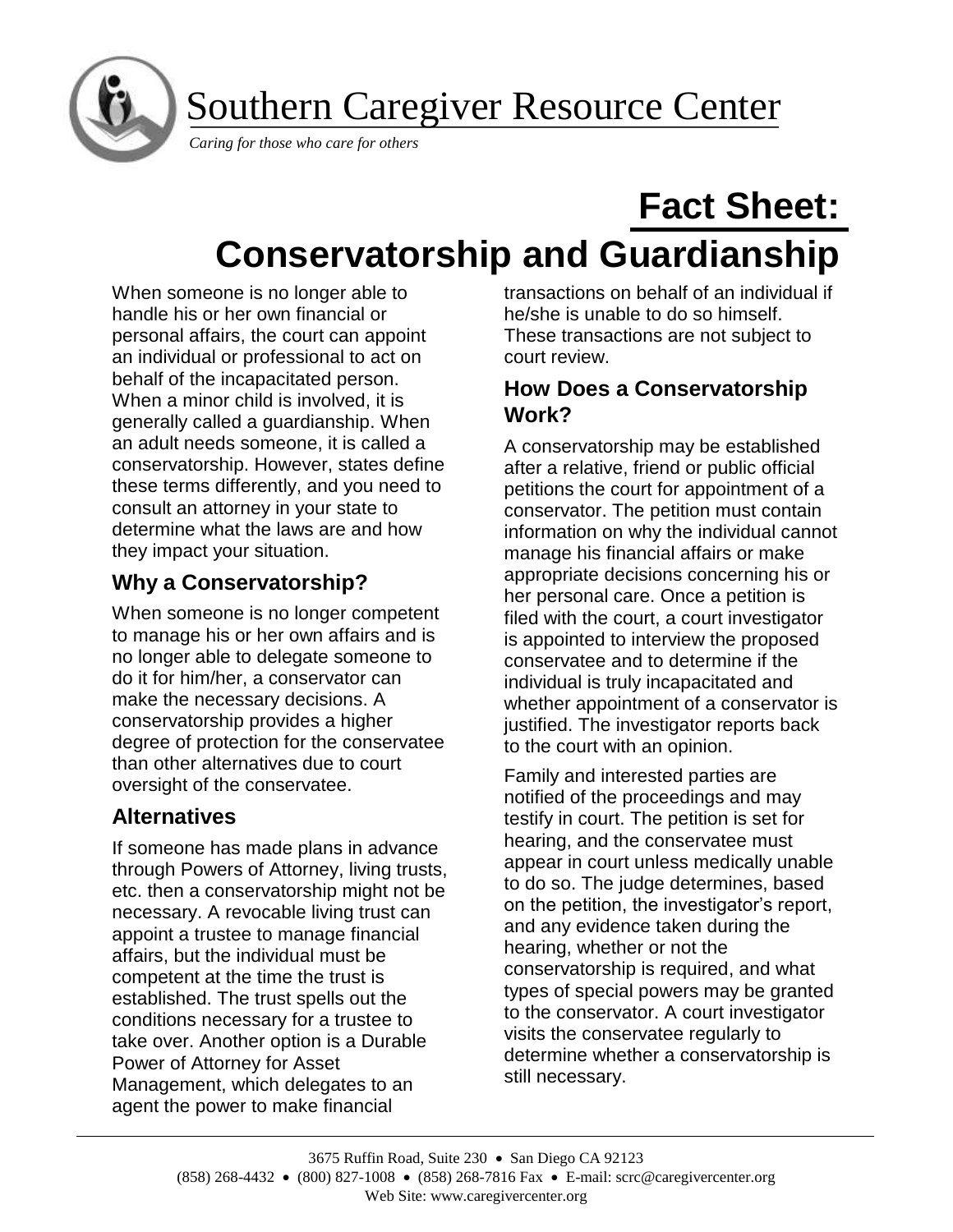## **Costs**

The cost of a conservatorship may be high, as an attorney must be hired to represent the individual and all family members and interested parties must be notified of the hearing. Outside of the cost of hiring an attorney, there are court filing fees, legal feels, investigator's fees, and conservator's fees. Returning to the court for approval of transactions requires additional attorney's fees and can create delays in completing transactions. Professional conservators are paid out of the funds in the conservatee's estate. If a family member has been appointed, he/she is also entitled to be paid an hourly fee for services performed. For those without funds, the court can appoint a public guardian who is an employee of the jurisdiction in which the individual lives and is paid for by the jurisdiction.

## **Advantages of a Conservatorship**

While the court supervision makes a conservatorship more costly and timeconsuming than other methods of management, it offers a higher degree of protection to the conservatee than other management mechanisms. The conservator must file an inventory that lists all the property of the conservatee and must file accountings with the court that reflect all transactions involving the conservatee's assets. When a family is having trouble agreeing on what should be done, a conservator can be the neutral party whose only concern is the best interest of the individual. Another advantage to a conservatorship proceeding is that it provides a structured method to assist an incapacitated individual who may be reluctant to accept such assistance.

## **Disadvantages of a Conservatorship**

Details of a conservatorship hearing become part of a public record, which is accessible by anyone. This loss of privacy can be hard for the individual conserved. The individual also loses independence and power to make his/her own decisions. Petitioning the court to make major changes can be costly, time- consuming, and cumbersome process. Although it is possible to get an emergency temporary conservatorship, the process of establishing a permanent conservatorship can take six months.

## **Placement in a Care Community or Nursing Home**

If a person does not object to going into a nursing home, a relative may sign the admission agreement as an agent or as a responsible party to place the person there. However, if a person refuses and placement is necessary for proper care, a conservatorship is required. The conservator is required to find the least restrictive placement for the conservatee that his/ her financial situation will allow.

## **Terminology**

**Probate conservator:** A judicial procedure in which someone (a conservator) is appointed to manage another person's (the conservatee) financial and/or personal affairs. The conservatee loses the power to make decisions on his or her own behalf in these matters.

**Conservator of the person:** A person appointed by the court to make decisions about personal matters for the conservatee, including decisions about medical care, food, clothing, where the